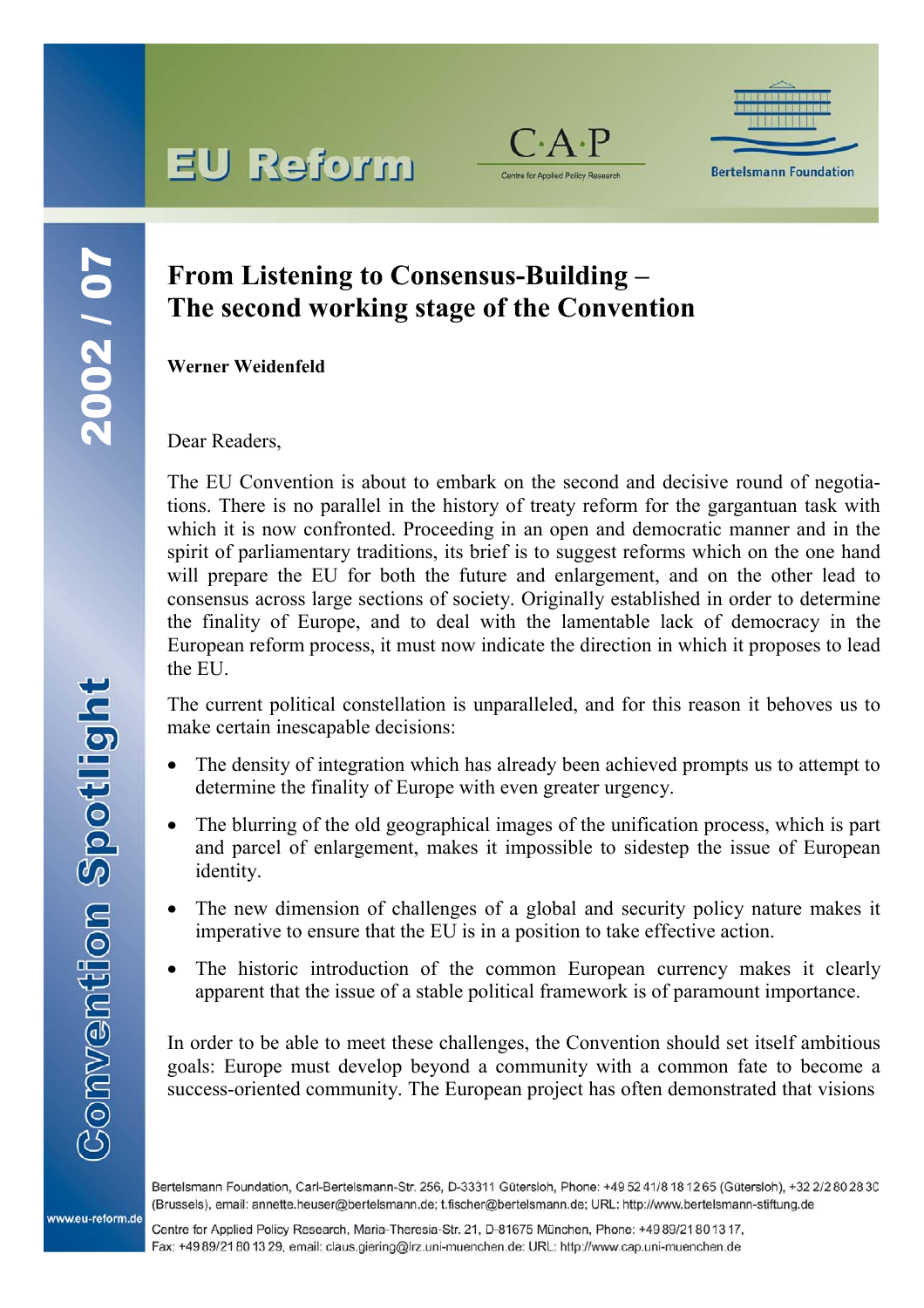## mnoien UE

www.eu-reform.de

2002/07 2002 / 07

can indeed come true. At the same time there is an ongoing need to explain why European integration is something positive, and this will continue to increase. On the basis of past integrational achievements, Europe should become enshrined in its citizens' hearts and minds as a formative force which can make a decisive contribution to the future. A vibrant, success-oriented community of this kind would be characterised by the following salient features:

- Greater public participation is needed if the European institutions are to be construed in a way as to genuinely enhance acceptance by 'us, the European citizens'.
- Furthermore, such a community should possess structures which make it possible to formulate common interests clearly, and subsequently put such proposals into practice.
- By the same token, Europe must assume a number of global responsibilities. These include participation in the fight against terror and in peace-making measures, the protection of minorities, and the prevention of famines.
- Last but not least, a characteristic feature of a success-oriented community of this kind is that it will propagate and practice sustainability.

The Convention can create the institutional and structural preconditions for such a success-oriented community. Thus it is confronted with two important tasks. In the course of the hearings, it has assembled numerous suggestions in the various policy areas. The way in which the Convention manages to integrate these suggestions into its proceedings, whilst continuing to develop a clear-cut plan for reform, is now of crucial importance. At the same time the Convention must ensure that its conclusions will constitute the central point of reference of the Intergovernmental Conference.

On account of these challenges the Convention is under considerable pressure to succeed. Thus it should not, as in the past, merely seek to reach agreement on the level of the lowest common denominator. In fact it should have the courage to propose new and conclusive concepts. However, in spite of the many positive suggestions, there is at present insufficient dynamism to impel the Convention to make greater progress. It can only advance to become the real powerhouse of the reform process if and when it has conducted a thoroughgoing strategy debate and has the confidence to demonstrate political leadership. It is of outstanding importance that citizens, the members of the Convention, and the heads of state and government should come to expect the Convention 'to be a success'.

The Convention's initial round of consultations certainly points in the right direction. Important issues, which may well lead to a consensus, have already emerged in the plenary session debates. Most of the members of the Convention agreed that a homogeneous text which could be described as a basic or constitutional treaty (and not merely a